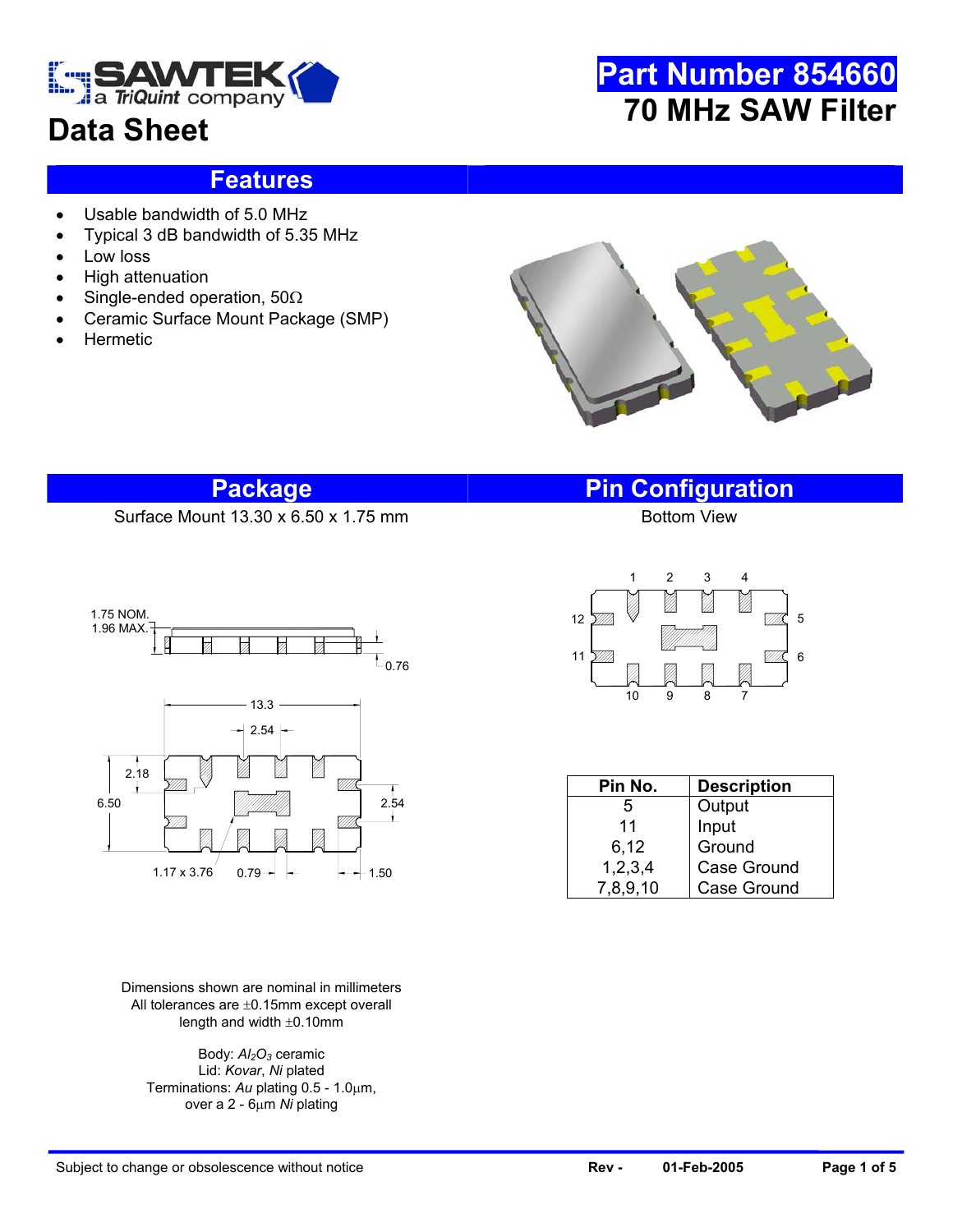

# **Part Number 854660 70 MHz SAW Filter**

# **Data Sheet**

## **Electrical Specifications (1)**

**Operating Temperature: (2)** +25 $^{\circ}$ C

| <b>Parameter</b>                | <b>Minimum</b> | <b>Typical</b> | <b>Maximum</b> | <b>Unit</b>         |
|---------------------------------|----------------|----------------|----------------|---------------------|
| <b>Center Frequency</b>         | 69.8           | 70             | 70.2           | <b>MHz</b>          |
| Insertion Loss at $F_{\Omega}$  |                | 7.25           | 8              | dB                  |
| 1 dB Bandwidth                  | 4.35           | 4.45           |                | <b>MHz</b>          |
| 3 dB Bandwidth                  | 5              | 5.35           |                | <b>MHz</b>          |
| 40 dB Bandwidth                 |                | 9.35           | 10.25          | <b>MHz</b>          |
| <b>Passband Ripple</b>          |                |                |                |                     |
| 68 - 72 MHz                     |                | 0.6            |                | dB                  |
| <b>Phase Linearity</b>          |                |                |                |                     |
| 68 - 72 MHz                     |                | 8              | 9.5            | deg                 |
| <b>Group Delay Variation</b>    |                |                |                |                     |
| 68 - 72 MHz                     |                | 90             | 125            | nsec                |
| <b>Absolute Delay</b>           |                | 0.96           |                | $\mu$ Sec           |
| <b>Temperature Coefficient</b>  |                | $-94$          |                | ppm/ <sup>o</sup> C |
| Source Impedance <sup>(3)</sup> |                | 50             |                | $\Omega$            |
| Load Impedance <sup>(3)</sup>   |                | 50             |                | Ω                   |

#### **Notes:**

- 1. All specifications are based on the test circuit shown below
- 2. All specifications are tested at room temperature only
- 3. This is the optimum impedance in order to achieve the performance shown

#### **Test Circuit:**

Actual matching values may vary due to PCB layout and parasitics

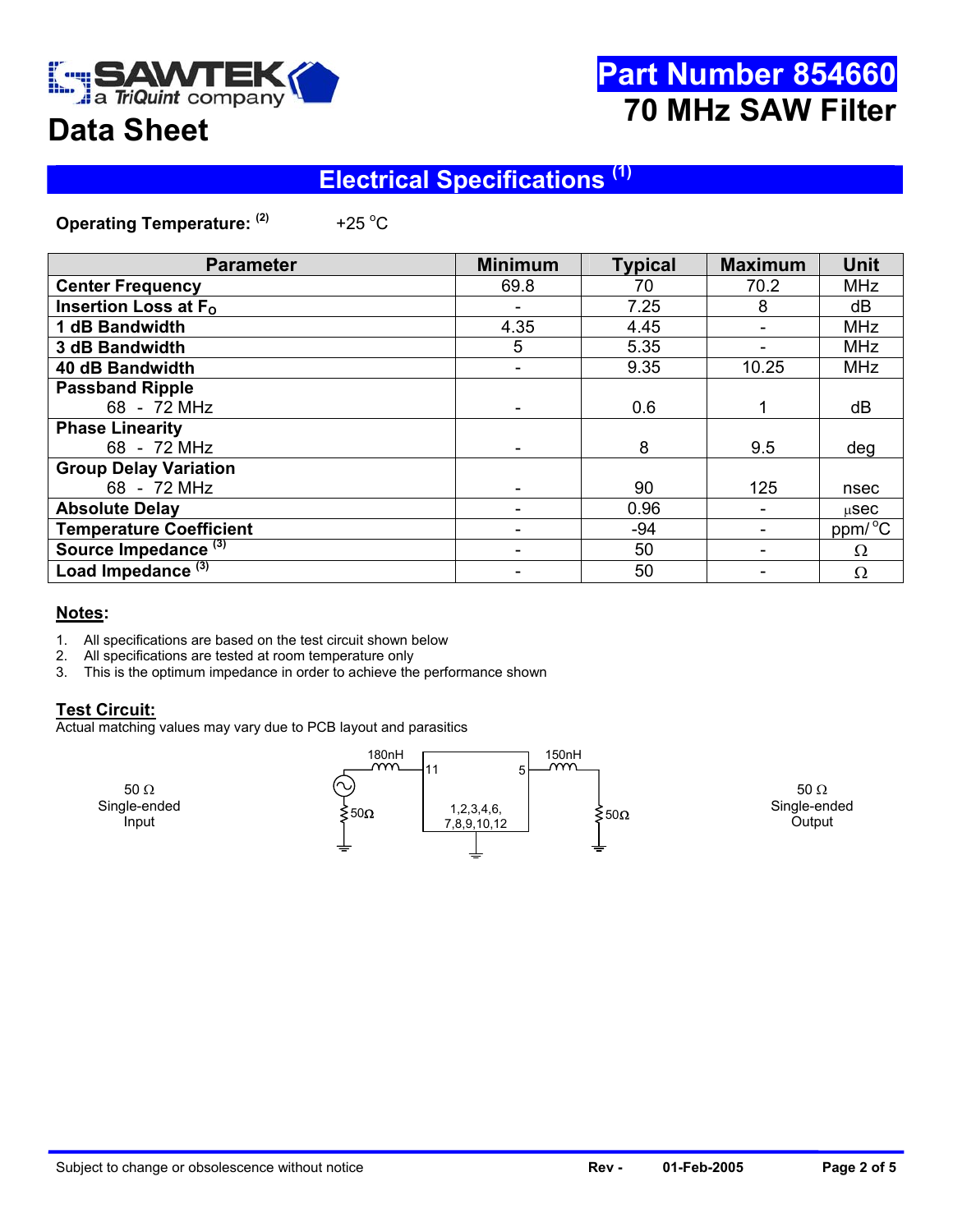

# **Part Number 854660 70 MHz SAW Filter**

# **Data Sheet**

#### **Typical Performance (at +25o C)**

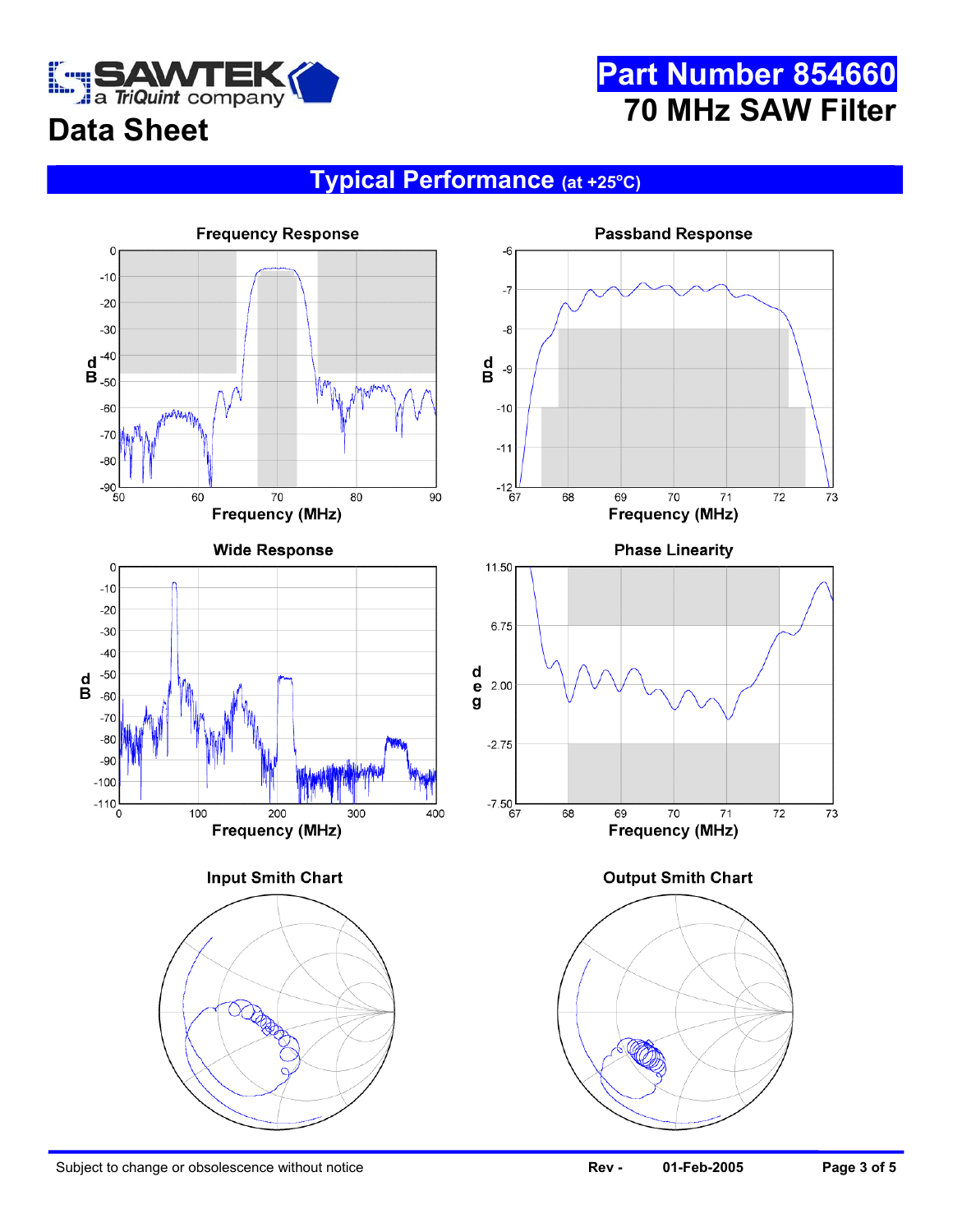

# **Part Number 854660 70 MHz SAW Filter**

# **Data Sheet**

#### **Matching Schematics**

Actual matching values may vary due to PCB layout and parasitics



#### **Marking Marking PCB Footprint**





The date code consists of: day of the current year (Julian, 3 digits), last digit of the year (1 digit) and hour (2 digits)

This footprint represents a recommendation only Dimensions shown are nominal in millimeters

> ক্ত  $\overline{\odot}$  $\overline{\odot}$  $\Theta$  $\overline{\odot}$  $\overline{\oplus}$  $\overline{\circ}$

 $\odot$ 

φ



 $- A$ 3  $\rightarrow$  7.1  $\leftarrow$  12.0  $\rightarrow$   $\leftarrow$  12.0  $-12.0$ 

Dimensions shown are nominal in millimeters Packaging quantity: 2000 units/reel

A

 $\oplus$ 

 $\oplus$ 

24

1.75

11.5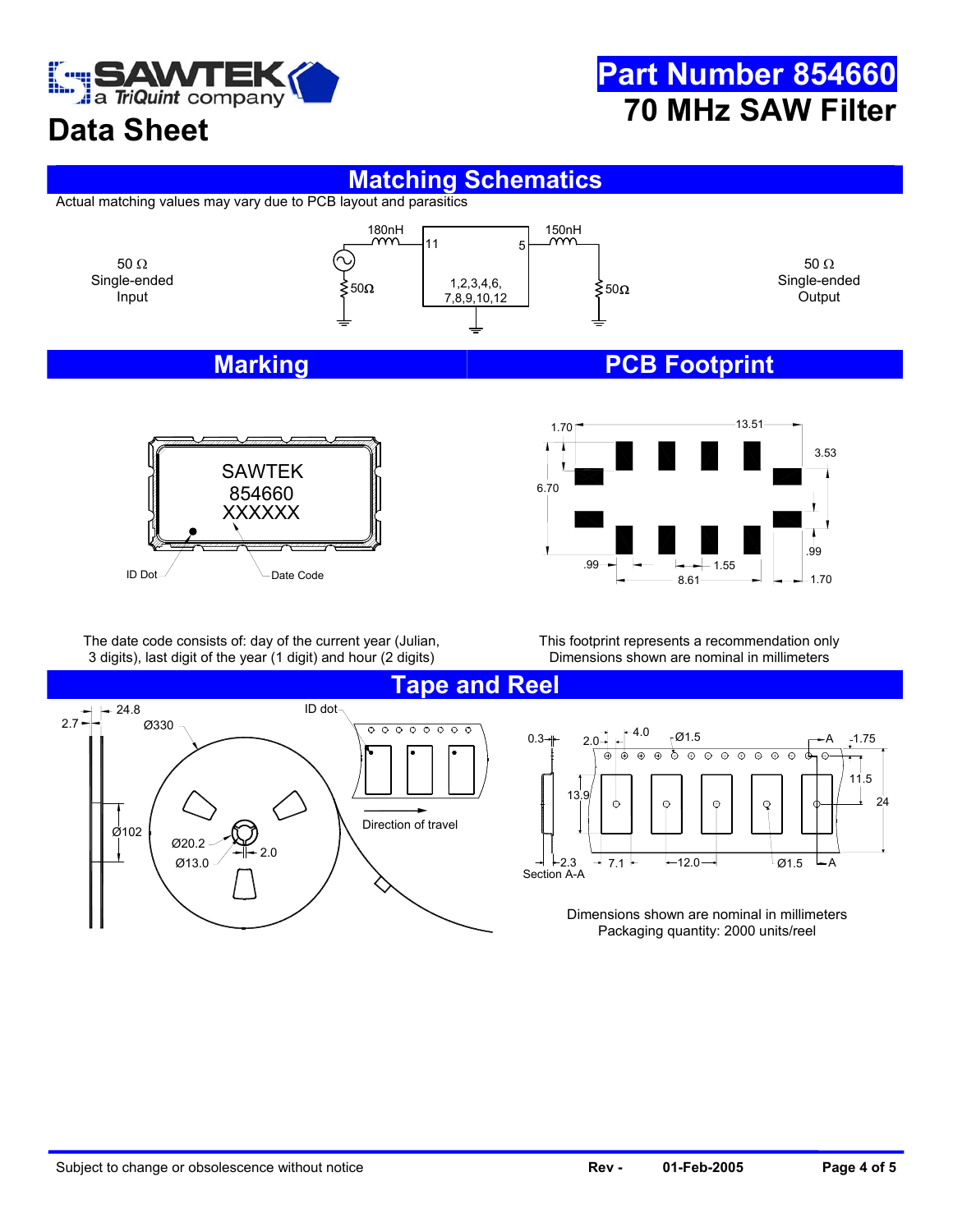

## **Data Sheet**

| <b>Maximum Ratings</b>    |               |                |                |                |  |  |  |
|---------------------------|---------------|----------------|----------------|----------------|--|--|--|
| <b>Parameter</b>          | <b>Symbol</b> | <b>Minimum</b> | <b>Maximum</b> | Unit           |  |  |  |
| Storage Temperature Range | sta           | -40            | +85            | $\circ$ $\sim$ |  |  |  |

#### **Warnings**

- Electrostatic Sensitive Device (ESD)
- Avoid ultrasonic exposure

#### **Material Content**

• Does not contain lead (Pb) or other RoHS restricted materials

### **Links to Additional Technical Information**

**[PCB Layout Tips](http://www.triquint.com/company/divisions/sawtek/pcbtips.cfm) CONFIDENTIAL CONTROLLY A CONTROLLY CONTROLLY A CONTROLLY A CONTROLLY A CONTROLLY A CONTROLLY A CONTROLLY A CONTROLLY A CONTROLLY A CONTROLLY A CONTROLLY A CONTROLLY A CONTROLLY A CONTROLLY A CONTROLLY A** 

Soldering Profile

Other Technical Information

[S-Parameters](mailto:custservice@sawtek.com?subject=S-parameter request)

PO Box 609501

SAWTEK

USA

Orlando, FL 32860-9501

Sawtek's liability is limited only to the Surface Acoustic Wave (SAW) component(s) described in this data sheet. Sawtek does not accept any liability for applications, processes, circuits or assemblies which are implemented using any Sawtek component described in this data sheet.

#### **Contact Information**

Phone: +1 (407) 886-8860 Fax: +1 (407) 886-7061 Email: [custservice@sawtek.com](mailto:custservice@sawtek.com) Web: [www.sawtek.com](http://www.triquint.com/company/divisions/sawtek/)

Or contact one of our worldwide Network of [sales offices,](http://www.triquint.com/sales/) Representatives or distributors

Subject to change or obsolescence without notice **Rev - Mage 1 and 2005 Page 5 of 5 Page 5 of 5**